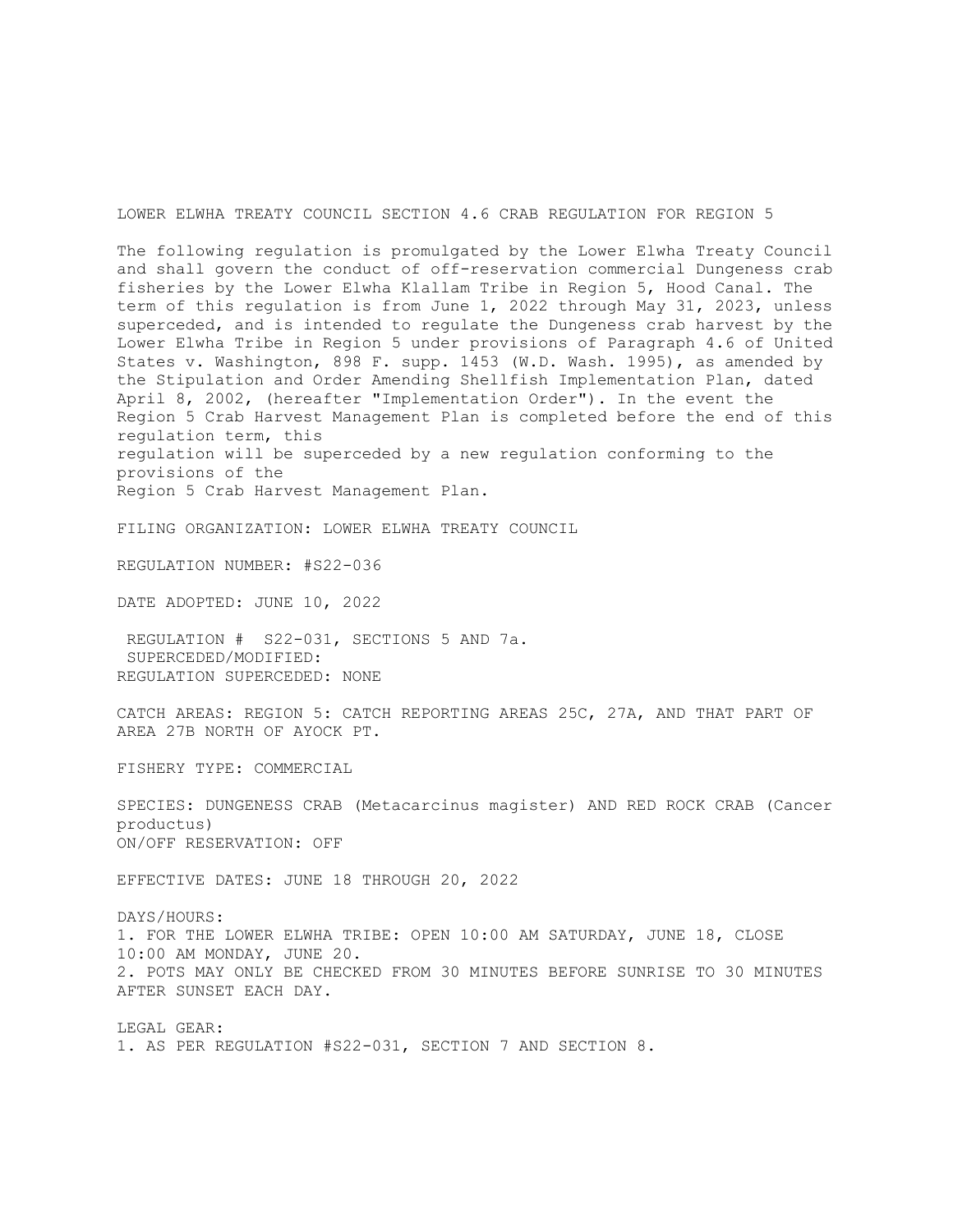2. A BUOY MAY BE ANY COLOR EXCEPT FOR A COMBINATION OR RED AND WHITE. IF ANY PORTION OF A BUOY IS RED, NO REMAINING PORTION MAY BE WHITE. IF ANY PORTION OF A BUOY IS WHITE, NO REMAINING PORTION MAY BE RED. 3. LONG LINE FISHING IS NOT PERMITTED: EACH POT BEING FISHED MUST HAVE A SURFACE BUOY ATTACHED. GEAR LIMITS: THE POT LIMIT IS 35 POTS PER VESSEL AND PER FISHER IN ALL AREAS COMBINED. HARVEST RESTRICTIONS: 1. THE MINIMUM SIZE FOR HARVEST IS 6 1/4 INCHES FOR DUNGENESS CRAB AND 5 INCHES FOR RED ROCK CRAB. MINIMUM SIZE IS MEASURED AS CALIPER LENGTH ACROSS THE BACK OF THE CRAB, IMMEDIATELY IN FRONT OF THE TIPS. 2. ONLY MALE CRAB MAY BE TAKEN. 3. RECENTLY MOLTED, SOFT-SHELLED CRAB MAY NOT BE TAKEN. ALL CRAB TAKEN MUST BE CHECKED FOR SHELL HARDNESS. 4. IT IS UNLAWFUL FOR FISHERS TO RETAIN AND POSSESS ANY FEMALE, UNDERSIZED AND SOFT-SHELLED CRABS. ALL FEMALE, UNDERSIZED AND SOFT-SHELLED DUNGENESS CRABS MUST BE RETURNED TO THE WATER UNHARMED. REGISTRATION: ALL TRIBAL FISHERS PLANNING TO PARTICIPATE IN THE REGION 5 CRAB FISHERY MUST REGISTER AT THE TRIBAL FISHERIES OFFICE PRIOR TO FISHING. AT THE TIME OF REGISTRATION, FISHERS SHALL REPORT THE NUMBER OF POTS TO BE USED. EXPECTED HARVEST: THE TREATY SHARE FOR DUNGENESS CRAB IN REGION 5 IS 208,000 POUNDS. CATCH REPORTING: ALL COMMERCIAL CATCHES SHALL BE REPORTED ON TREATY INDIAN FISH RECEIVING TICKETS. THE WEIGHT OF ALL CRAB RECEIVED AND NOT PURCHASED FOR ANY REASON SHALL BE RECORDED AS TAKE HOME OR SPECIES CODE 20-561 ON TREATY INDIAN FISH RECEIVING TICKETS. ALL SUBSISTENCE CRAB HARVEST SHALL BE REPORTED ON SHELLFISH SUBSISTENCE CARDS. CARDS ARE AVAILABLE AT THE TRIBAL FISHERIES OFFICE. OTHER RESTRICTIONS: 1. AS PER REGULATION #S22-031. THE USE OF ANY CLAM SPECIES DUG FROM BEACHES OPENED FOR SUBSISTENCE HARVEST WILL CONTINUE TO BE PROHIBITED. 2. IT IS UNLAWFUL TO REMOVE FROM THE WATER OR TAMPER WITH ANOTHER FISHER'S CRAB GEAR. ANY CRAB GEAR FOUND WITHOUT LEGIBLE IDENTIFICATION MARKINGS MUST BE TURNED IN TO THE TRIBAL FISHERIES OFFICE. 3. FISHERS MUST ADHERE TO ANY TRIBAL SOCIAL DISTANCING PROTOCOLS WHILE AT THE BOAT LAUNCH AND ON THE WATER. LOST GEAR REPORTING: 1. ALL FISHERS MUST REPORT LOST GEAR TO ENFORCEMENT IMMEDIATELY FOLLOWING THE FISHERY. 2. LOWER ELWHA FISHERS MUST FILL OUT A LOST POT FORM AND SUBMIT IT TO THEIR RESPECTIVE NATURAL RESOURCES OFFICE WITHIN 24 HOURS OF THE CLOSE OF THE FISHERY. JUSTIFICATION: COMMENCE TREATY HARVEST OF AVAILABLE CRAB IN HOOD CANAL. (LOWER ELWHA FISHERIES

760 STRATTON ROAD